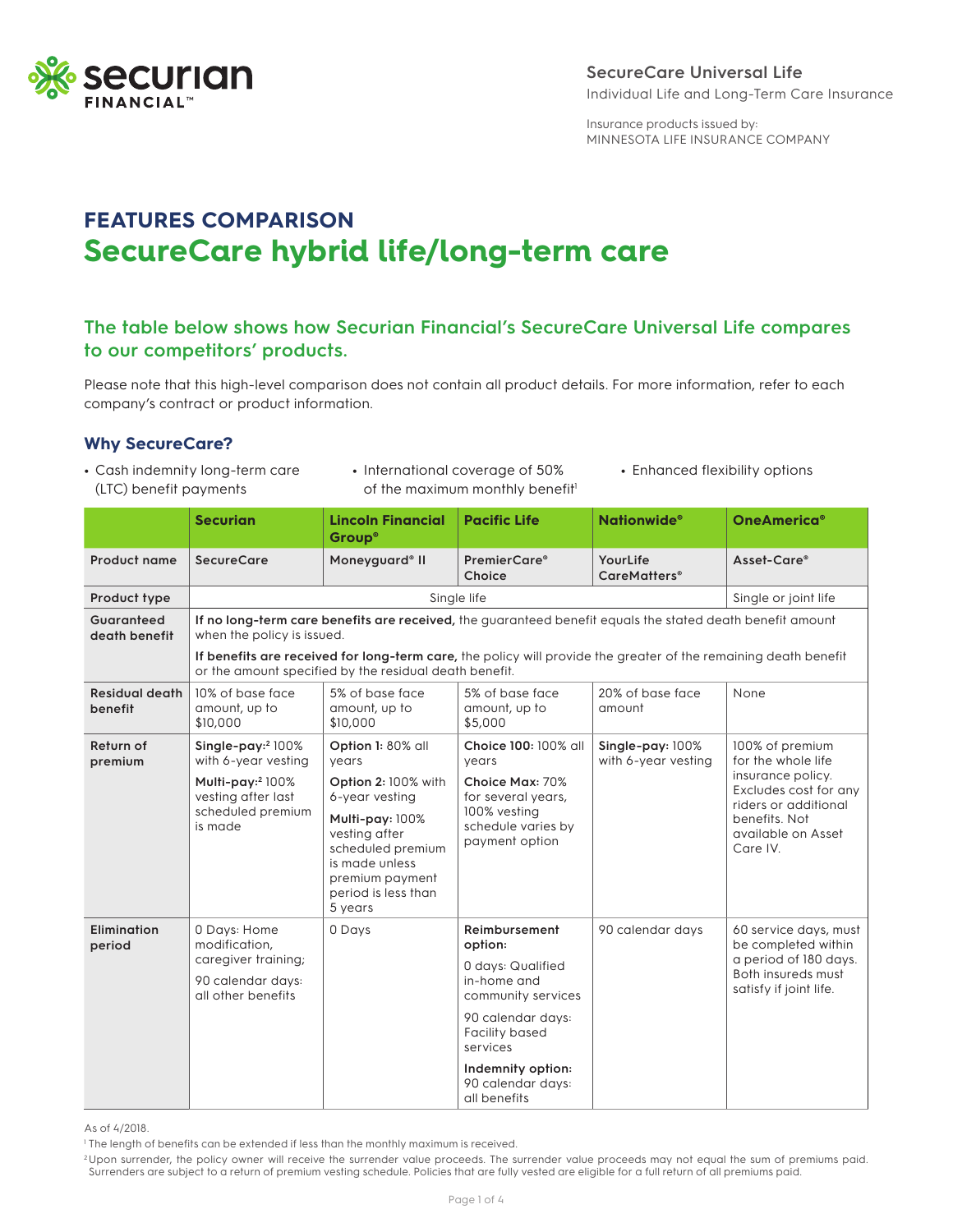|                                    | <b>Securian</b>                                                                                                                                                              | <b>Lincoln Financial</b><br><b>Group®</b>                                                                                                                         | <b>Pacific Life</b>                                                                                                                                                                                                               | <b>Nationwide</b> <sup>®</sup>                                                                                                  | OneAmerica®                                                                                                                                                                                                                                                                        |
|------------------------------------|------------------------------------------------------------------------------------------------------------------------------------------------------------------------------|-------------------------------------------------------------------------------------------------------------------------------------------------------------------|-----------------------------------------------------------------------------------------------------------------------------------------------------------------------------------------------------------------------------------|---------------------------------------------------------------------------------------------------------------------------------|------------------------------------------------------------------------------------------------------------------------------------------------------------------------------------------------------------------------------------------------------------------------------------|
| <b>Product name</b>                | <b>SecureCare</b>                                                                                                                                                            | Moneyguard <sup>®</sup> II                                                                                                                                        | <b>PremierCare®</b><br>Choice                                                                                                                                                                                                     | YourLife<br><b>CareMatters</b> <sup>®</sup>                                                                                     | Asset-Care®                                                                                                                                                                                                                                                                        |
| <b>LTC</b> benefit<br>payment type | Cash indemnity                                                                                                                                                               | Reimbursement                                                                                                                                                     | Reimbursement or<br>Traditional<br>Indemnity                                                                                                                                                                                      | Cash indemnity                                                                                                                  | Reimbursement                                                                                                                                                                                                                                                                      |
| LTC benefit<br>coverage<br>period  | <b>Acceleration for</b><br>Long-Term Care<br>Agreement:<br>2 or 3 years                                                                                                      | Acceleration of<br><b>Benefits Rider</b><br>$(LABR)$ :<br>2 or 3 years                                                                                            | <b>Accelerated Benefit</b><br>Rider (ABR):<br>2 years                                                                                                                                                                             | <b>Acceleration of</b><br><b>Death Benefit:</b><br>2 or 3 years                                                                 | <b>Accelerated Death</b><br>Benefit period:<br>2% (50 months)<br>3% (33 months)<br>4% (25 months)                                                                                                                                                                                  |
|                                    | <b>Extension of</b><br>Long-Term Care<br><b>Benefits Agreement:</b><br>2 or 4 years $3$                                                                                      | <b>Extension of</b><br><b>Benefits Rider</b><br>(LEBR):<br>2 or 4 years $3$                                                                                       | <b>Extended Benefit</b><br>Rider (EBR):<br>1 to 6 years <sup>3</sup>                                                                                                                                                              | <b>Extension of Benefit</b><br>rider:<br>2 or 4 years $3$                                                                       | <b>Benefit Continuation</b><br><b>Rider: Limited</b><br>duration-doubles<br>accelerated death<br>benefit period,<br>lifetime                                                                                                                                                       |
| <b>Benefit options</b>             | 2 to 7 years                                                                                                                                                                 | 2 to 7 years                                                                                                                                                      | 5 to 8 years                                                                                                                                                                                                                      | 2 to 7 years                                                                                                                    | 25 months to lifetime                                                                                                                                                                                                                                                              |
| Projected<br>values                |                                                                                                                                                                              |                                                                                                                                                                   | Guaranteed rates and charges are projected                                                                                                                                                                                        |                                                                                                                                 |                                                                                                                                                                                                                                                                                    |
| Inflation<br>options               | 3%, 5% simple<br>3%, 5% compound                                                                                                                                             | 3%, 5% compound                                                                                                                                                   | 3%, 5% simple<br>5% compound                                                                                                                                                                                                      | 3% simple<br>5% compound                                                                                                        | 2%, 3%, 4%, 5%<br>compound                                                                                                                                                                                                                                                         |
| Payment                            | Single pay;                                                                                                                                                                  | Single pay;                                                                                                                                                       | <b>PremierCare Choice</b><br>100 (1, 5, 10 years);<br><b>PremierCare Choice</b><br>Max (1, 5, 10, 15,<br>20 years)                                                                                                                | Single pay;                                                                                                                     | Single pay;                                                                                                                                                                                                                                                                        |
| options <sup>4</sup>               | Multi-pay (5, 7, 10,<br>15 years)                                                                                                                                            | Flex pay (2-25<br>years)                                                                                                                                          |                                                                                                                                                                                                                                   | Multi-pay (5,<br>10 years)                                                                                                      | Multi-pay (10, 20<br>years),<br>Continuous annual<br>premium (same<br>options for benefit<br>continuation rider)                                                                                                                                                                   |
| Minimum face<br>amount             | \$50,000                                                                                                                                                                     | \$50,000                                                                                                                                                          | \$60,000 (may vary<br>by state)                                                                                                                                                                                                   | \$60,000                                                                                                                        | 35-50: \$100,000;<br>51: \$50,000                                                                                                                                                                                                                                                  |
| Issue ages                         | $40 - 755$                                                                                                                                                                   | $40 - 795$                                                                                                                                                        | $30 - 755$                                                                                                                                                                                                                        | $40 - 75^{5}$                                                                                                                   | $35 - 805$                                                                                                                                                                                                                                                                         |
| Underwriting                       | Streamlined, Sex<br>Distinct, Tobacco/<br>Non-Tobacco,<br>Couples Discount,<br>No labs; APS for<br>cause only                                                                | Streamlined, Sex<br>Distinct, Couples<br>Discount, No labs<br>or APS                                                                                              | Streamlined, Sex<br>Distinct, Tobacco/<br>Non-Tobacco,<br>Couples Discount,<br>No labs; APS for<br>cause (under 50),<br>APS required (50+)                                                                                        | Streamlined, Sex<br>Distinct, Tobacco/<br>Non-Tobacco,<br>Couples Discount,<br>No labs or APS                                   | <b>Express UW: Client</b><br>must qualify, tele-<br>interview required<br><b>Traditional</b><br>underwriting may<br>include: Non-<br>medical, paramed<br>exam, blood, urine,<br>senior assessment<br>exam, APS, MIB,<br>RX, resting EKG,<br>APS required for all<br>applicants 70+ |
| Couples<br>discount                | Built into<br>underwriting class<br>(average 5%)                                                                                                                             | 10%                                                                                                                                                               | <b>Built into</b><br>underwriting class                                                                                                                                                                                           | 5%                                                                                                                              | N/A                                                                                                                                                                                                                                                                                |
| International<br>coverage          | 50% of maximum<br>monthly benefit -<br>available on initial<br>benefit period and<br><b>Extension of Benefits</b><br>Agreement period<br>(no restriction on<br>type of care) | 100% of maximum<br>monthly benefit -<br>available on<br>long-term care<br>acceleration<br>benefit only (only<br>for nursing home/<br>assisted living<br>facility) | 100% of maximum<br>monthly benefit -<br>available only<br>if the indemnity<br>benefit option is<br>selected. Available<br>on the Accelerated<br>benefits rider only<br>(nursing home only,<br>monthly bills must<br>be submitted) | 50% of maximum<br>monthly benefit -<br>available on Long-<br><b>Term Care Rider</b><br>only (no restriction<br>on type of care) | Must select<br>additional rider.<br>Nursing home only.<br>Will pay 100% of<br>expenses not to<br>exceed 50% of the<br>monthly maximum<br>benefit                                                                                                                                   |

<sup>3</sup> The length of benefits can be extended if less than the monthly maximum is received.

4 Payment option varies by issue age.

<sup>5</sup> Range varies based on premium schedule selected.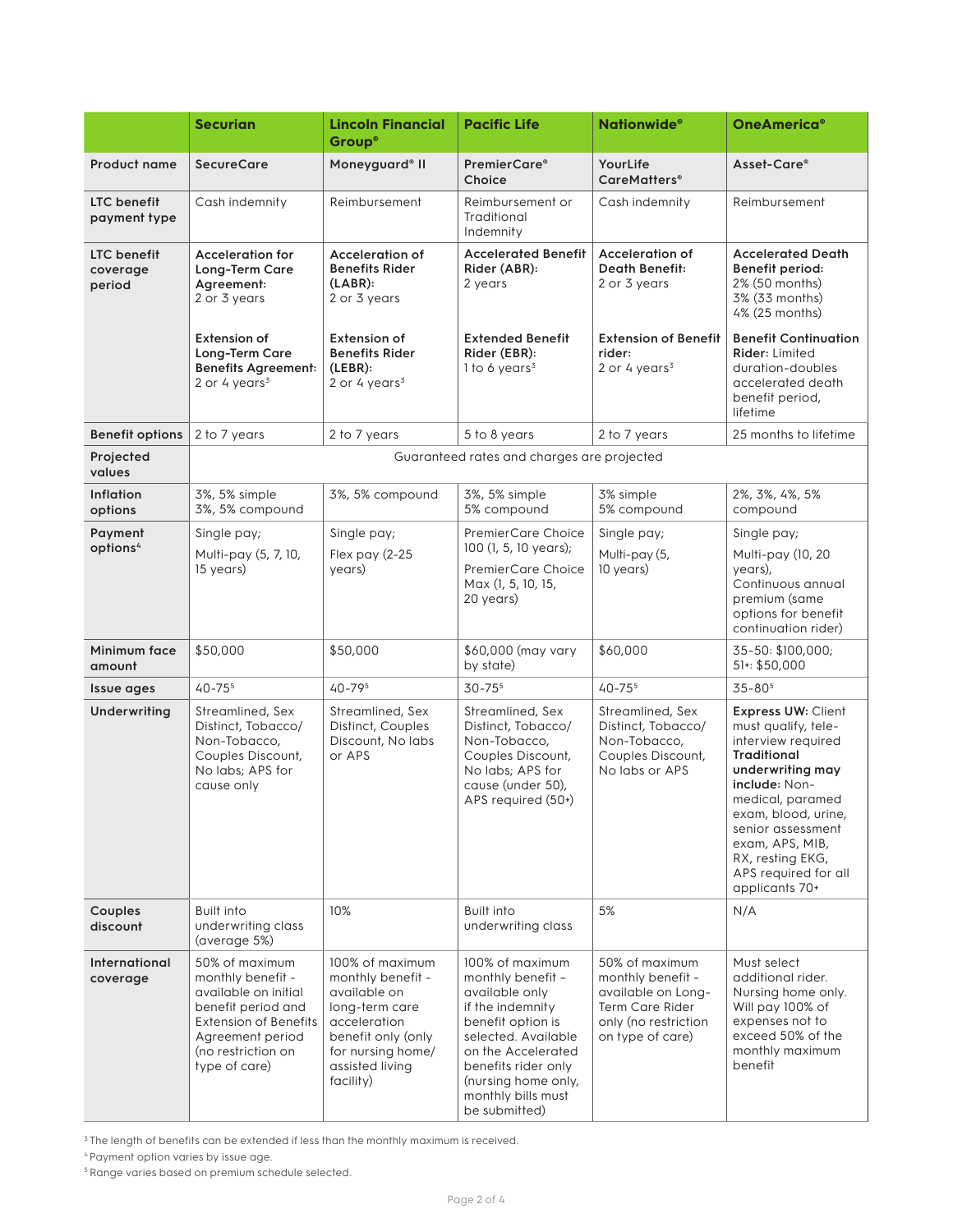|                                           | <b>Securian</b>                                                                                                                                                         | <b>Lincoln Financial</b><br>Group® | <b>Pacific Life</b>                                                             | <b>Nationwide<sup>®</sup></b>                                                  | <b>OneAmerica<sup>®</sup></b>                                                                                                                                                          |
|-------------------------------------------|-------------------------------------------------------------------------------------------------------------------------------------------------------------------------|------------------------------------|---------------------------------------------------------------------------------|--------------------------------------------------------------------------------|----------------------------------------------------------------------------------------------------------------------------------------------------------------------------------------|
| Product name                              | <b>SecureCare</b>                                                                                                                                                       | Moneyguard <sup>®</sup> II         | PremierCare <sup>®</sup><br>Choice                                              | YourLife<br><b>CareMatters</b> <sup>®</sup>                                    | Asset-Care®                                                                                                                                                                            |
| Home<br>modification                      | Yes, up to \$5,000<br>available prior<br>to satisfying the<br>elimination period;<br>cash indemnity<br>benefits used at the<br>discretion of the<br>claimant thereafter | <b>No</b>                          | Yes                                                                             | Yes, after satisfying<br>the elimination<br>period                             | Yes, as approved<br>under an alternative<br>plan of care.<br>2x monthly benefit<br>lifetime max                                                                                        |
| Caregiver<br>training                     | Yes, up to \$1,000<br>available prior<br>to satisfying the<br>elimination period;<br>cash indemnity<br>benefits used at the<br>discretion of the<br>claimant thereafter | Yes, up to \$500                   | Yes                                                                             | Yes, after satisfying<br>the elimination<br>period                             | Must select<br>additional rider.<br>2x monthly benefit<br>lifetime max                                                                                                                 |
| Informal care                             | Yes                                                                                                                                                                     | <b>No</b>                          | Yes-indemnity<br>option only                                                    | Yes                                                                            | <b>No</b>                                                                                                                                                                              |
| <b>Terminal</b><br><b>Illness benefit</b> | Equal to the face<br>amount minus<br>\$10,000 (terminal<br>illness residual face<br>amount)                                                                             | None                               | One-time payment<br>up to 75% of the<br>face amount or<br>\$250,000             | Equal to the lesser<br>of 50% of the face<br>amount or \$250,000               | <b>Elimination period</b><br>is waived:<br>acceleration amount<br>available unknown.                                                                                                   |
| <b>Reduced Paid-</b><br>Up benefit        | Yes <sup>6</sup>                                                                                                                                                        | <b>No</b>                          | Yes, vesting ROP is<br>locked in at 70% for<br>the remainder of the<br>contract | Yes, only if the<br>policy has a net<br>surrender value at<br>the end of grace | Yes, the net cash<br>value will be used as<br>a single premium to<br>purchase a policy at<br>the age of going into<br>default. Face must be<br>above \$2,000, option<br>not available. |



about how SecureCare stacks up against the competition and can help provide protection for all that lies ahead, contact Securian's Life Sales Support Team today:

**1-877-696-6654** (Securian and Broker-Dealer)

**1-888-900-1962** (Independent Brokerage)